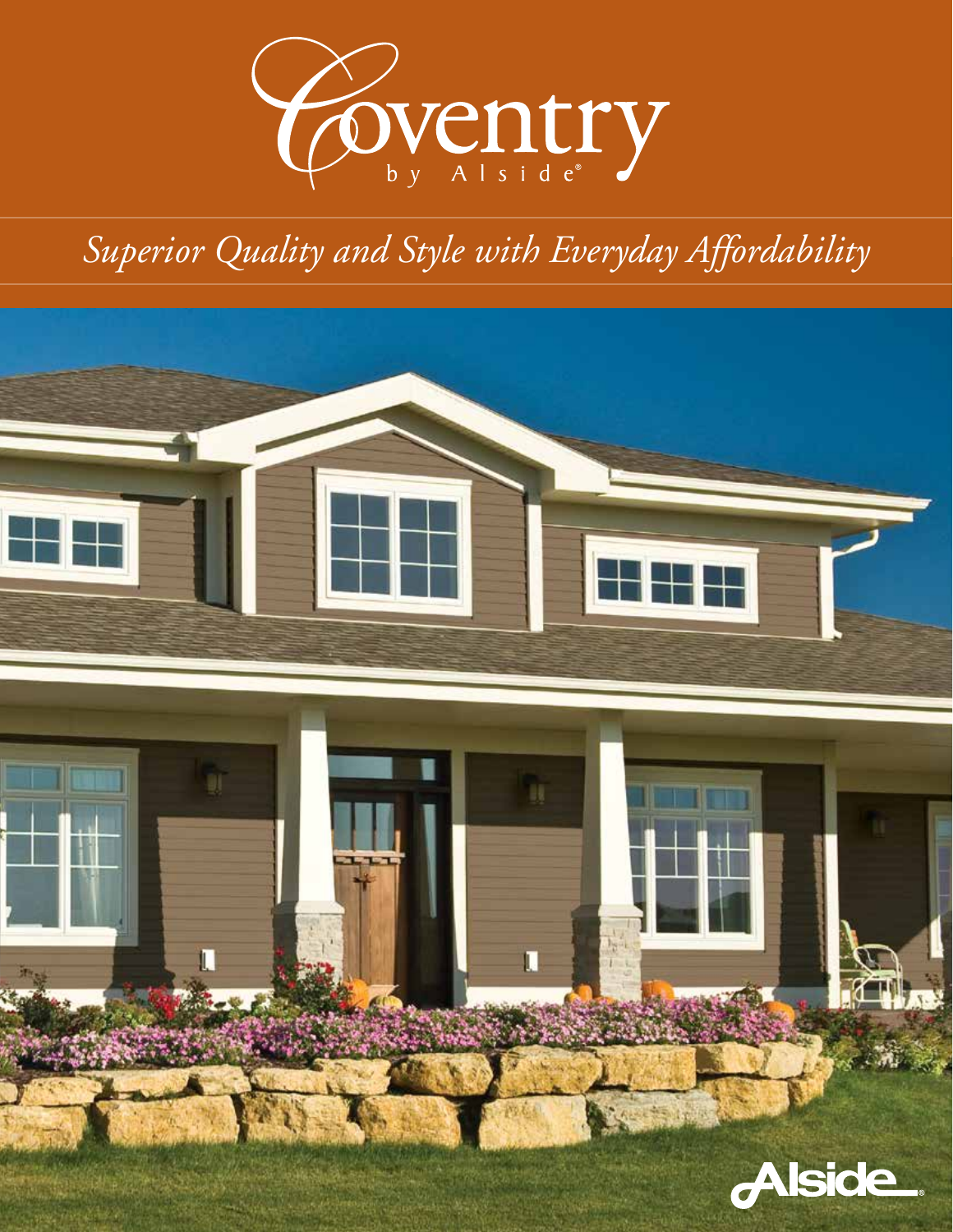#### $-$  COVENTRY BY ALSIDE®  $-$

## COVENTRY BY ALSIDE® . . . CLASSIC BEAUTY WITH MODERN PRACTICALITY

 In Coventry, you have found the ideal exterior for your home. This masterfully crafted siding combines the artistic detail of natural wood with the easy-care luxury of a premium vinyl construction.



## A LEGACY OF EXCELLENCE AND INNOVATION

The first step in the creation, renovation and preservation of your home involves choosing the right products. In Coventry, you've opened the door to the Alside vinyl siding collection – a premier union of heritage and innovation merged with high-performance materials and future-forward engineering. Our 75 years of industry excellence stands strong as our legacy of leadership and trust, where customer happiness always comes first.

#### A SUSTAINABLE CHOICE

The home that protects you can also help protect the environment. As a durable, sustainable product with a long service life, Alside vinyl siding reduces the depletion of wood and other natural resources used in home construction. And because it never needs to be painted, it helps prevent paint, stain and other maintenance-related products from harming the earth.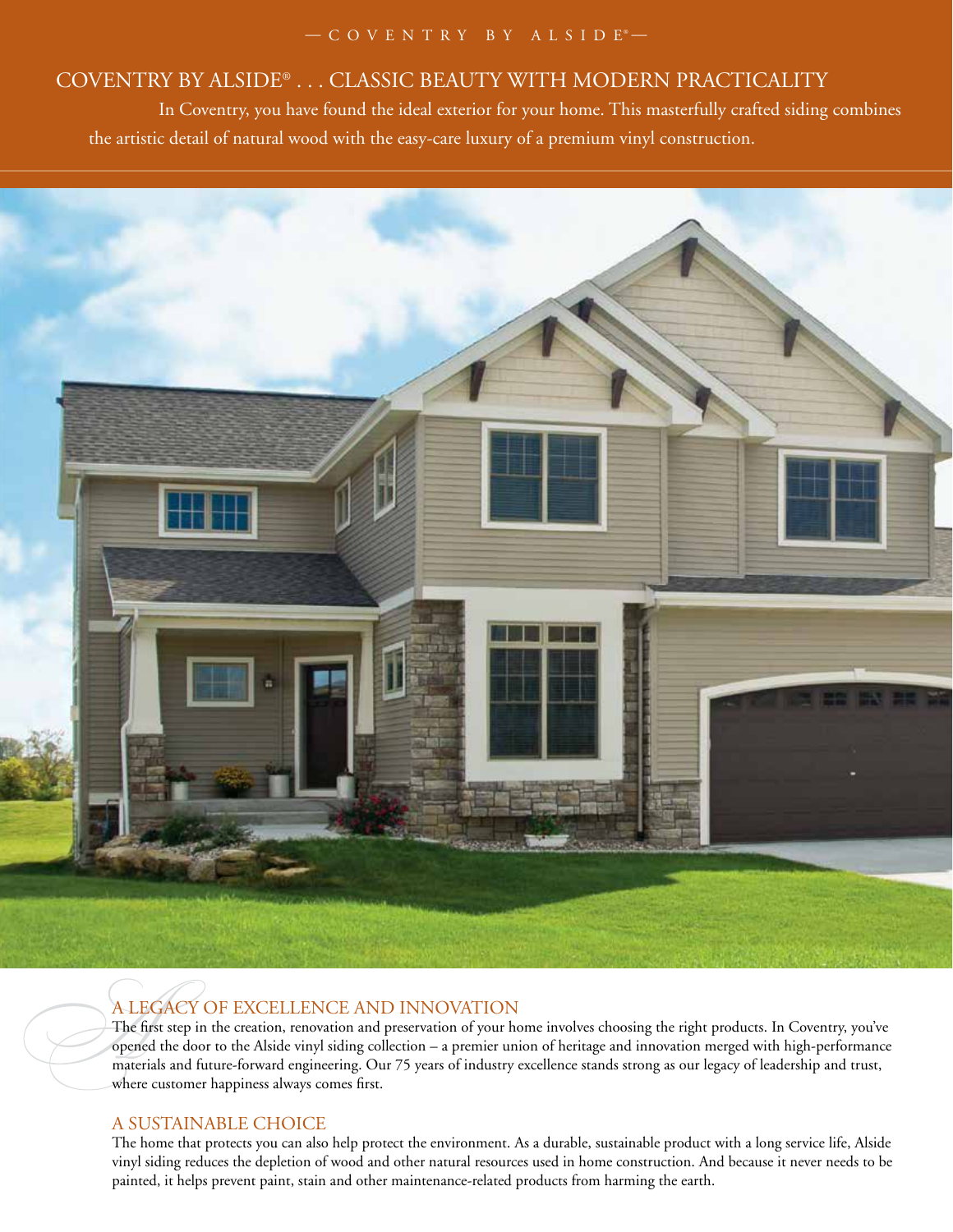

#### SUPERIOR PERFORMANCE IS INHERENT IN THE DESIGN

From the first glance, you may be drawn to Coventry for its elegant appearance, yet it's also important to consider the siding's durability and strength. How will it hold up after years of exposure to strong winds, pounding rain, extreme temperatures and other harsh outdoor elements?

Performance-engineered Coventry Siding incorporates essential design features to deliver outstanding protection for your home. Each panel is infused with rigidity and structural integrity to ensure crisp, smooth wall lines and a beautifully uniform appearance.

#### EXTRA-STRONG NAILING HEM FOR ADDED STRENGTH

Coventry's heavy-duty construction is fortified with a rolled-top nailing hem to provide secure wall attachment. This design enhancement increases the overall stability of the panel and anchors it firmly to the home's exterior walls. In laboratory tests conducted according to ASTM guidelines, Coventry achieved hurricane-velocity wind resistance.

#### REFINED QUALITY AND STYLE

Once it's installed, the finished look makes a substantial statement about the quality of your siding. With Coventry, wall lines will be straight with the panels lying neat and flat. The siding's rigid construction and 1/2" panel projection will also help conceal any imperfections in the exterior walls, resulting in a markedly refined appearance.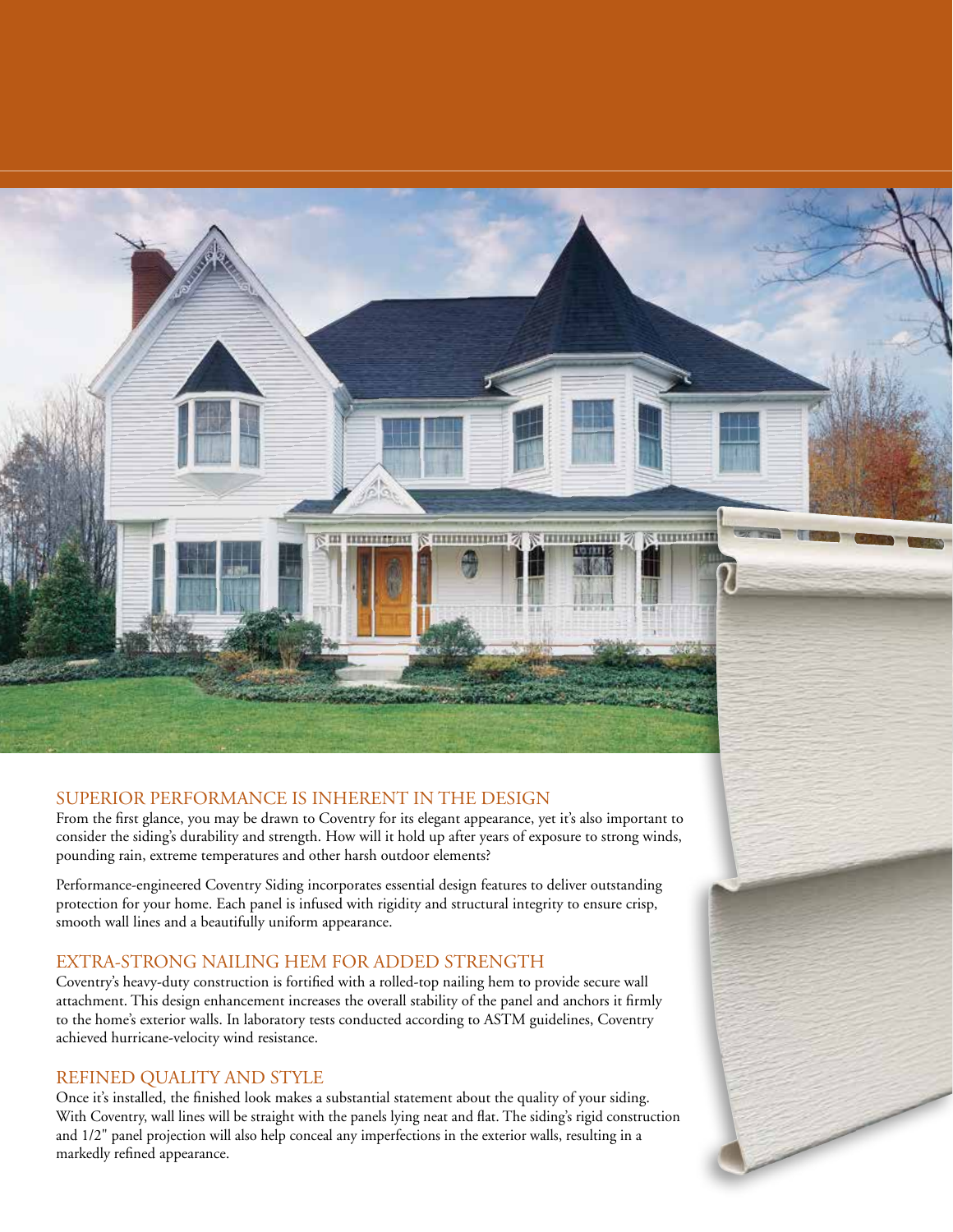



#### BUILT WEATHER-TOUGH!

Coventry's solid vinyl construction is built to withstand almost anything Mother Nature can dish out. Each panel is solid vinyl color through and through, so it won't chip, flake and blister like painted surfaces and won't rot or warp due to moisture. Unlike metal sidings, Coventry resists denting from impact, maintaining an attractive finish that will stand the test of time.

#### EASY CARE, EASY CLEAN

A longtime favorite for its easy-care features, Coventry vinyl siding recreates the beauty of freshly painted wood siding, but without the time-consuming upkeep. There's no need for scraping or repainting. A simple rinse with a garden hose will remove most airborne dust and dirt and restore the like-new beauty.

#### A VALUE-ADDED INVESTMENT

For many people, a home is a substantial investment, as well as a source of personal pride. Coventry Siding will provide a beautiful, low-maintenance finish while also increasing the curb appeal. And in today's resale market, an attractive, easy-care exterior can enhance the value of your home.

#### A VARIETY OF PROFILE DESIGNS

Coventry offers a wide variety of options when designing your home's exterior. With four profiles to choose from and a full selection of decorative trim and accessories, you can create a custom design that's a clear reflection of your personal taste.

QUICK SPECS: Natural cedar grain texture

.042" panel thickness Rolled-top nailing hem 1/2" panel projection Available in Double 4" clapboard, Double 4" dutch lap, Double 5" clapboard and Double 5" dutch lap 21 contemporary colors

DID YOU KNOW for nearly two decades vinyl siding has been a leading choice for exterior cladding on new single-family homes. This broad appeal stems not only from its beauty, durability, and easy upkeep, but also from the fact that vinyl siding can add value to homes.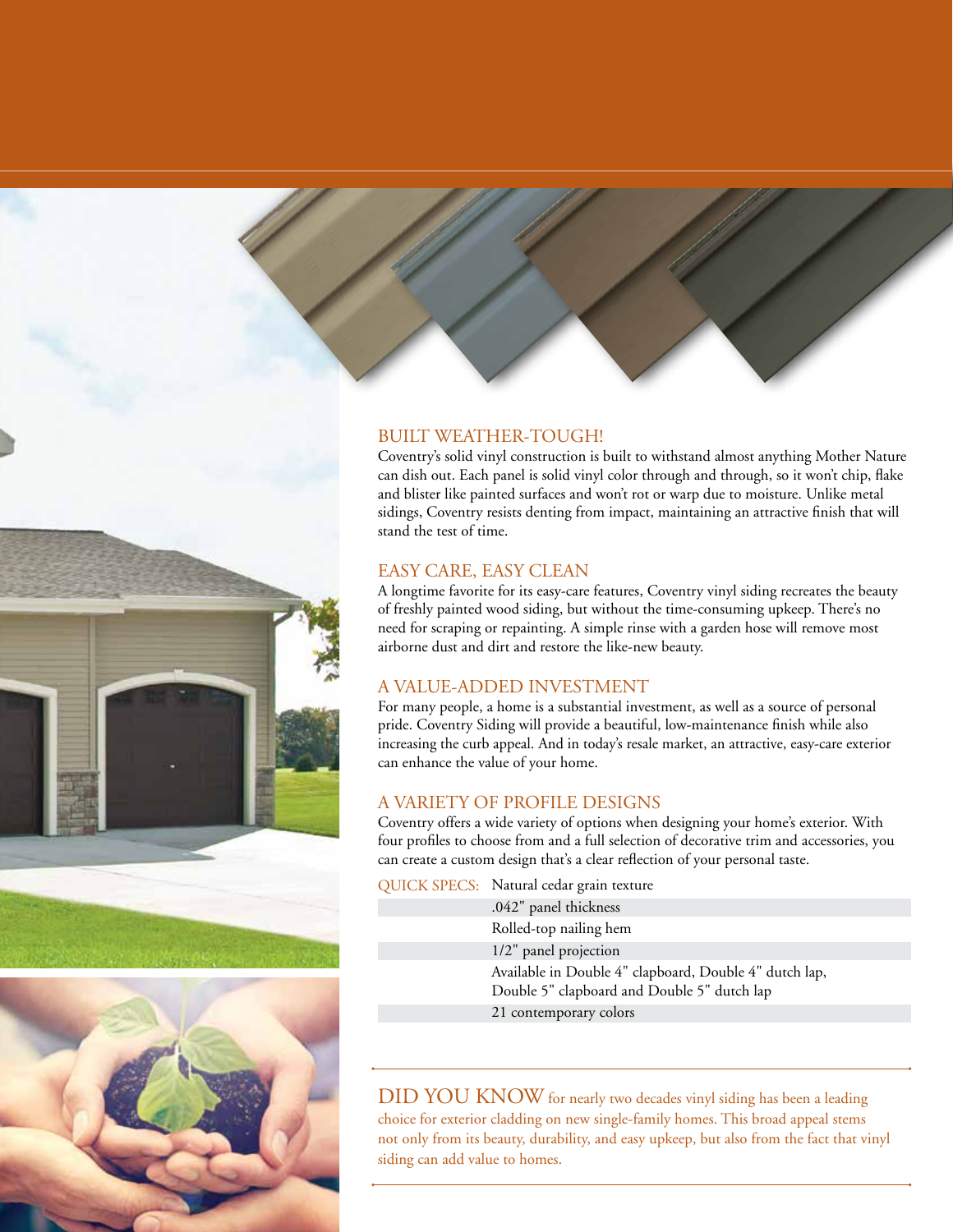#### COLOR AND DESIGN INSPIRATION

Coventry's full array of profiles and colors makes it easy to give your home a style all its own. Whether you prefer a subtle monochromatic color scheme in classic hues or rich architectural colors with contrasting accents, Coventry has everything you need to achieve your ideal finished look.



STANDARD COLOR COLLECTION

Note: Colors may be slightly different from their appearance in this brochure. Make final color selections using actual product samples. Color availability may vary by market. See your Alside Sales Representative for detai

#### DARKER COLORS STAY TRUE!

**Chroma**True<sup>®</sup>

Our darker Coventry colors stay luxurious and true, thanks to ChromaTrue technology. This advanced copolymer compound provides Coventry with long-term color stability and better performance on darker colors.

#### THE ART OF THE MIX

There's no need to settle for siding and trim that almost match. Alside's ColorConnect® Color Matching System offers smart solutions for every design approach. ColorConnect standards have been painstakingly applied to select Alside products to ensure you are making tasteful color choices with enduring aesthetic value and the custom look you desire.

Whether it's a rich color that draws your eye to an interesting architectural detail, or neutral hues applied to a historic home, the Alside ColorConnect Color Matching System helps you successfully match the color of your siding with other Alside exterior products and accessories.